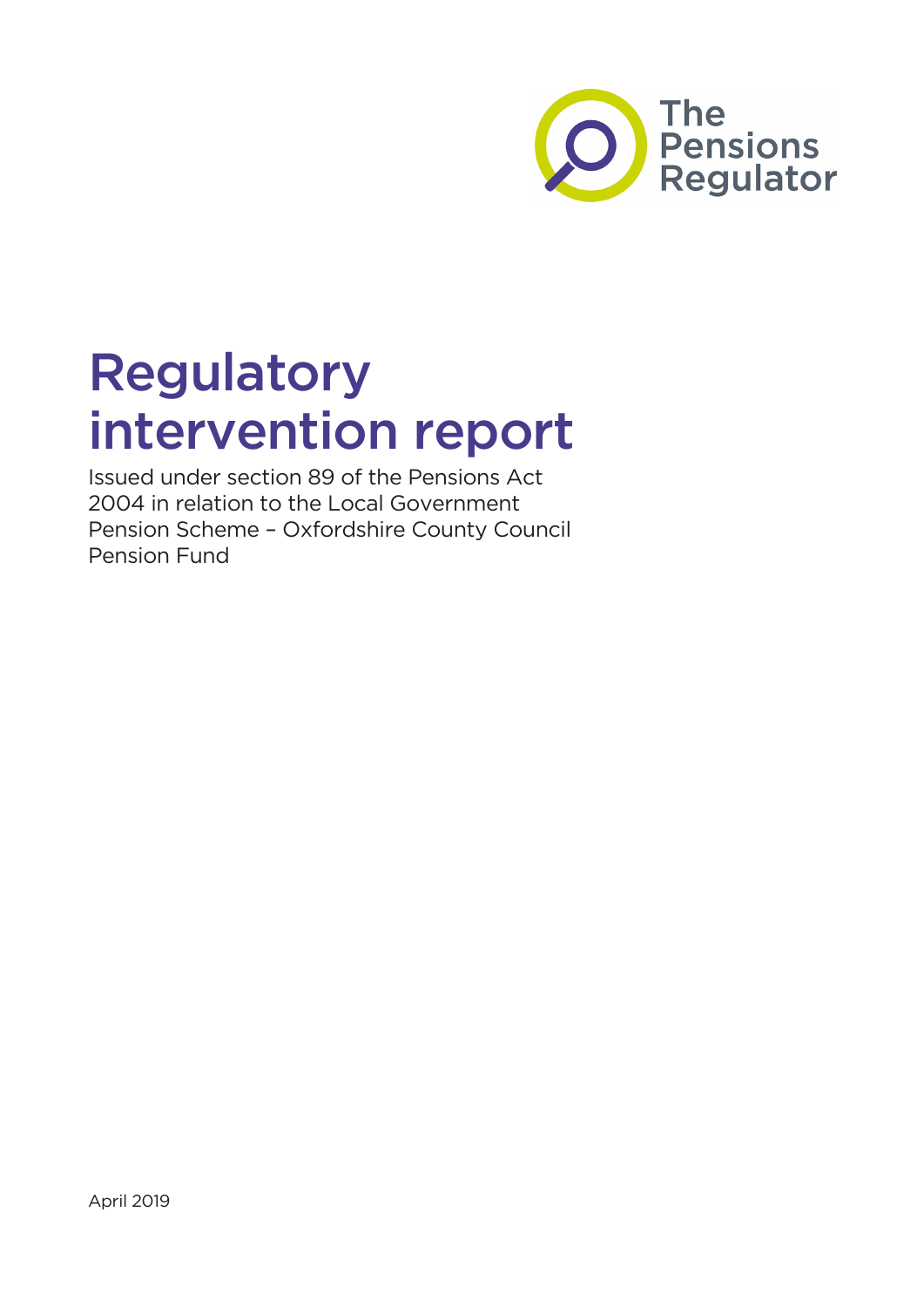#### Summary

Our engagement with this Local Government Pension Scheme (LGPS) fund led to significant improvements in its governance and administration. The combination of a collaborative approach and the use of an Improvement Notice helped the scheme move from a failure to give members their annual benefit statement (ABS) in 2015, to over 99% of active members receiving theirs in 2018.

#### Illustrated summary

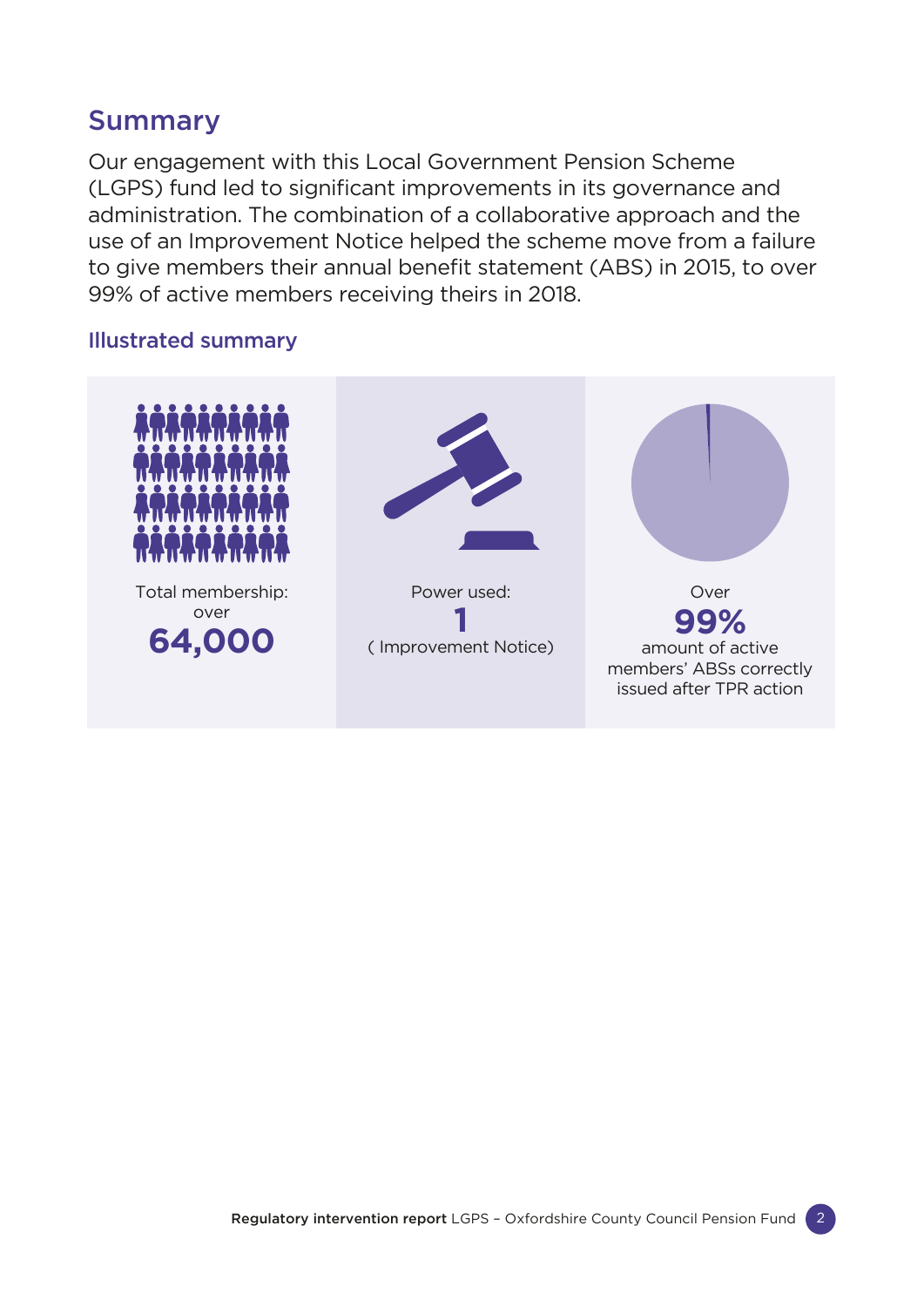## **Background**

In April 2015, TPR was given an expanded remit to regulate Public Service Pension Schemes and help them meet the governance and compliance standards set out in legislation. As part of our work on member communications, which focused in particular on timely and accurate ABSs, we told all scheme managers that they needed to take action if their data was not in good order.

The Oxfordshire County Council Pension Fund is one of the funds in the Local Government Pension Scheme. The scheme manager (also known as administering authority) is Oxfordshire County Council, supported by a local pension board which it appoints, and it is responsible for securing compliance with the LGPS regulations and other legal duties.

In September 2015, the scheme manager of the Oxfordshire fund contacted us to say that no ABSs had been issued to scheme members for the year 2014-2015. They attributed this to poor data, and the difficulty in improving it was due to the fund's employers failing to provide accurate data and employment histories.

#### Annual benefit statements

Public service pension schemes have to provide ABSs to active members within five months of the end of the scheme's financial year, usually 31 August. It is the scheme manager's responsibility to do this.

ABSs are important as they include vital information which members can use to make informed financial decisions, such as when they can retire. The production of an ABS is heavily dependent on a scheme keeping accurate data, so failure to provide it is often a symptom of wider record-keeping and governance problems.

Most member data is provided to a scheme manager by participating employers, and scheme managers should have a robust process in place to ensure they receive accurate member data on time. Data received in the past should also be corrected as necessary to ensure it is accurate. This allows the scheme manager to properly calculate member benefit entitlements and inform members what those entitlements are.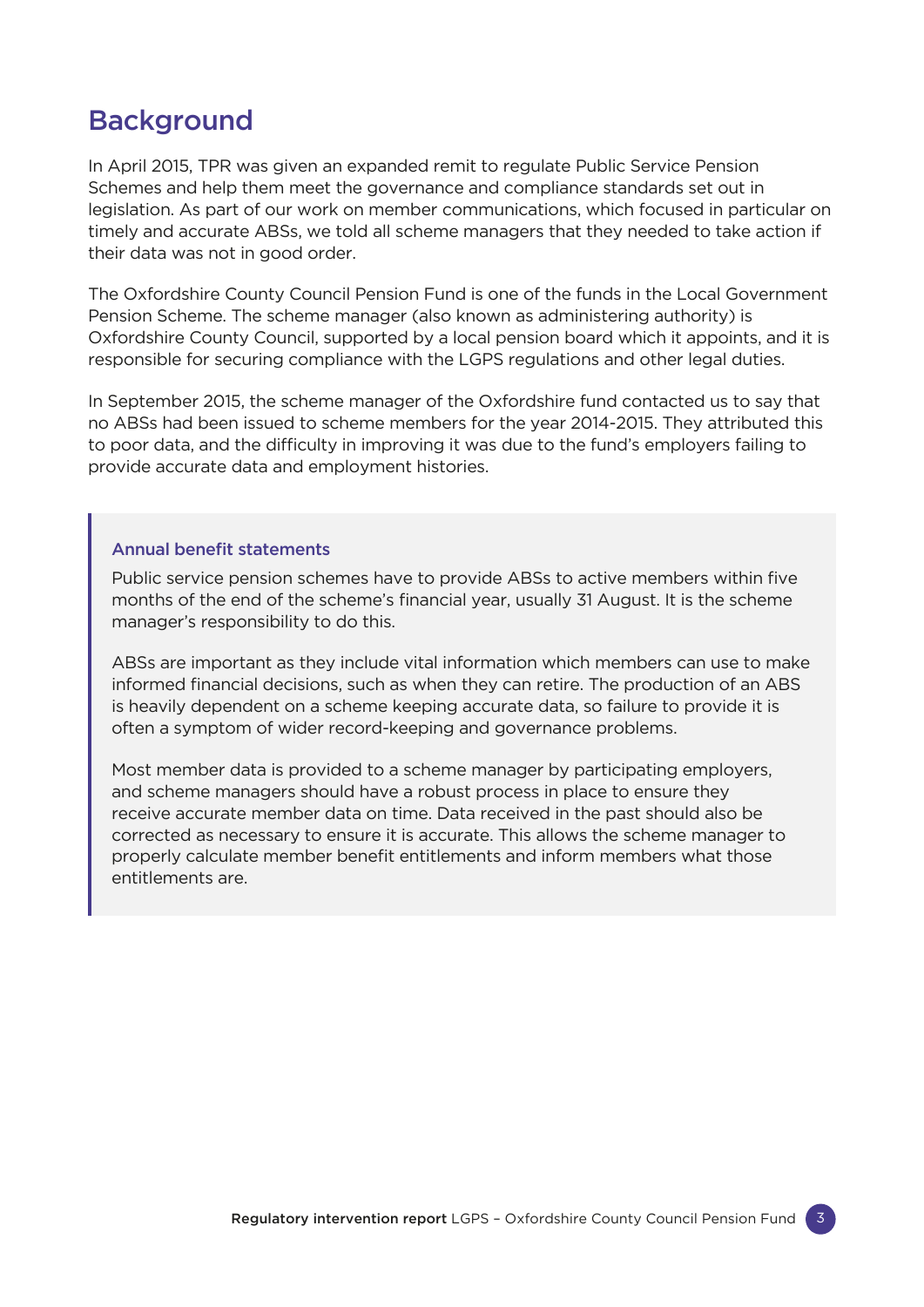## Regulatory action

After receiving the scheme manager's breach of law report, we worked with them to revise the fund's Pension Administration Strategy (PAS), and they carried out a consultation exercise with stakeholders.

They created a robust and measurable data improvement plan, which addressed not only the issue of the ABSs being sent out late or not at all, but also the wider governance and administration of the fund. However, in spite of this evidence of progress we remained sufficiently concerned about the speed of improvement for us to consider enforcement action. Although the scheme manager openly engaged with us, they comfirmed they would rectify the breaches and prevent their reoccurrence, but failed to do so.

We issued a Warning Notice to the scheme manager on 23 May 2018, which included the draft of the Improvement Notice we intended to issue. An Improvement Notice directs a scheme manager (or a scheme trustee for other types of occupational pension scheme) to complete a series of steps to rectify failures within the scheme, or to stop taking inappropriate actions, within a specified timescale. Failure to comply with an Improvement Notice can result in a monetary penalty of up to £5,000 for individuals and up to £50,000 for other entities per breach.

The Warning Notice, which the scheme manager fully accepted, set out our concerns about the breaches of law, our intention to require the scheme manager to keep to the terms of the data improvement plan, and that we would be seeking detailed and robust plans to prevent future, related breaches.

We issued the Improvement Notice on 1 August 2018 and had regular contact with the scheme manager afterwards to keep track of the steps it was taking to comply by the deadlines.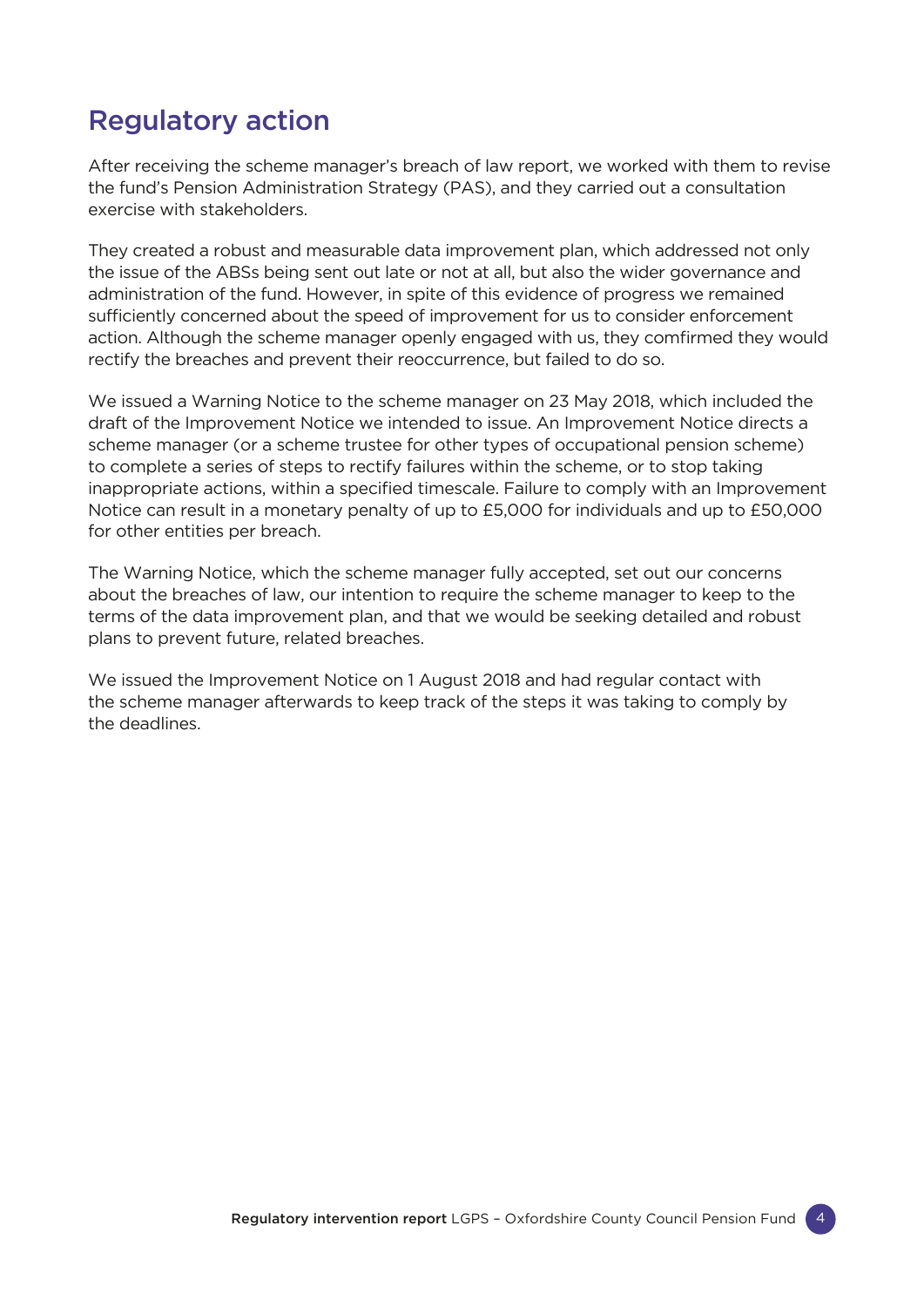#### **Outcome**

Our collaborative engagement with the scheme manager meant we were able to set out our expectations clearly, enabling the production of a robust data improvement plan which had clear milestones, accountabilities and appropriate monitoring in place.

The new PAS includes issuing fines to employers for non-compliance as well as reporting individual non compliant employers to us, something the scheme manager was previously reluctant to do. The scheme manager has also conducted a data cleansing exercise.

The scheme manager worked with us in an open and transparent manner, seeking to find ways to improve the governance and administration of the fund, including improving staffing levels, outsourcing work where appropriate, and educating the employers in the fund about their obligations. By 31 December 2018 the scheme manager had issued over 99% of ABSs for the 2017-2018 year.

Throughout this exercise the scheme manager has worked closely with the fund's pension board. The pension board has a statutory obligation to maintain a level of knowledge and understanding to allow it to carry out its function of assisting the scheme manager. We strongly encourage scheme managers to make effective use of the skills and experience of their pension boards, especially in the key areas of improving data quality, record keeping, and engagement with scheme employers.

We were also encouraged to note that the scheme manager is engaging with other funds and the Local Government Association, and has shared their experiences of improving data quality and the knowledge they gained in the process at industry conferences.

### Our approach

Where a scheme manager does not hold accurate and complete member data we expect them to create a measurable and timely data improvement plan. This plan should enable the scheme manager to improve the quality of the member data they currently hold and to maintain this quality in the future. We expect scheme managers to have appropriate controls in place and use their powers to manage employers who do not fulfil their obligations to the scheme.

The scheme manager and other parties (including administrators, advisers and members of the pension board) have a duty to report breaches of the law to us where they believe this is of material significance. We would encourage them to engage with us in a prompt and open manner, sending in breach of law reports, helping to protect member outcomes at the earliest possible stage. You can find more information about reporting breaches of the law [on our website](https://www.thepensionsregulator.gov.uk/en/public-service-pension-schemes/scheme-management/reporting-breaches-of-the-law).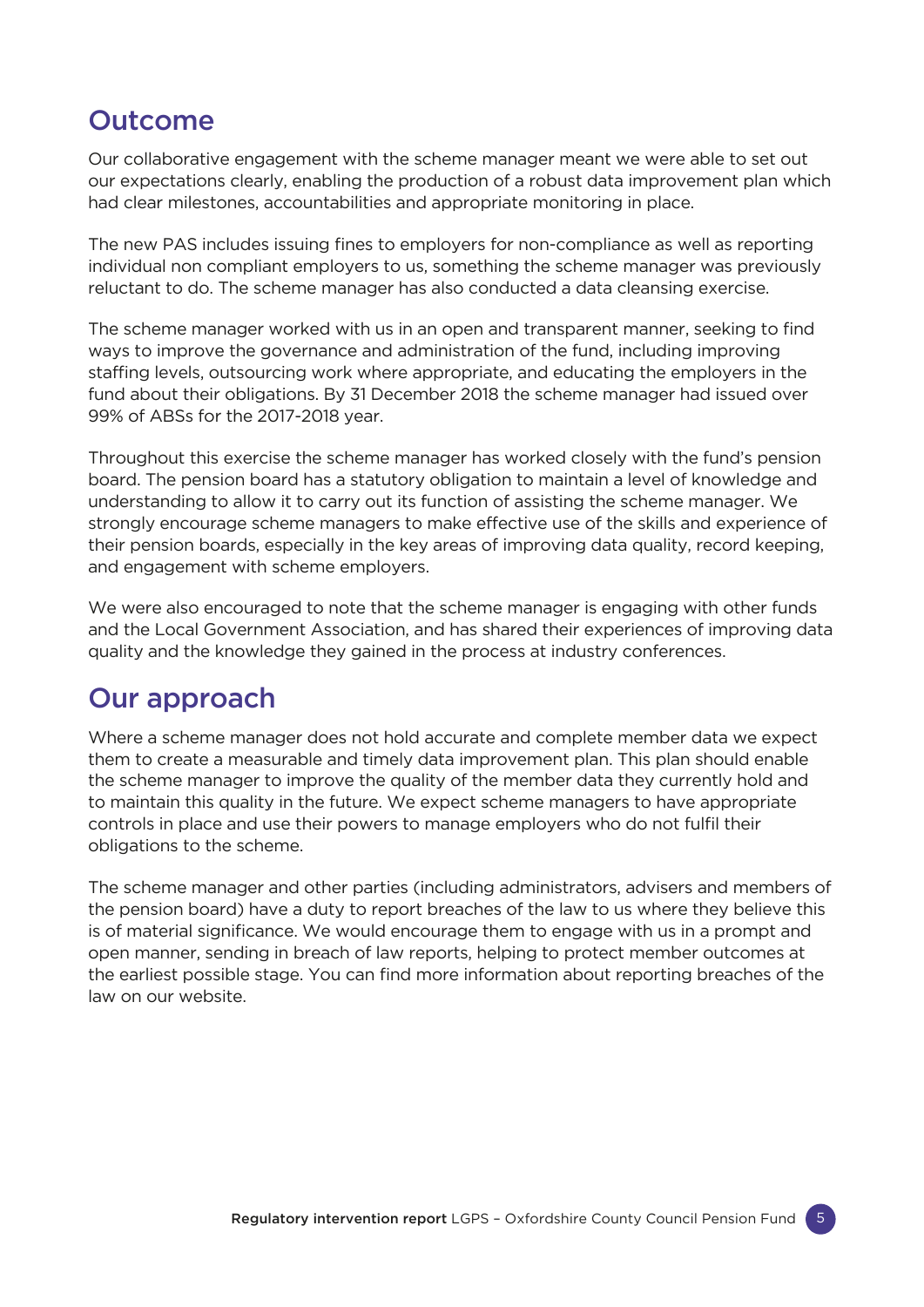## **Timeline**

28 September 2015: Breach of law report from scheme manager detailing failure to issue any ABSs to active members.

8 December 2015: TPR is informed of steps to be taken to rectify the breach of law.

12 September 2016: Breach of law report informing TPR that scheme manager only issued around 50% of ABSs to active members for the financial year 2015-2016.

20 January 2017: TPR formally opens a case to investigate the breach of law.

31 March 2017: Scheme manager provides plan to rectify breach of law.

26 June 2017: TPR sent a revised Pension Administration Strategy.

25 September 2017: Breach of law report to TPR stating the scheme manager has issued 77% of ABSs to active members.

27 February 2018: Breach of law report concerning failure to provide prescribed information on deferred benefits to large numbers of scheme leavers during 2017.

2 March 2018: TPR writes to scheme manager to inform them it is considering regulatory action.

16 March 2018: Finalised data improvement plan received by TPR.

23 May 2018: TPR issues Warning Notice.

8 June 2018: Scheme manager accepts terms of Improvement Notice.

continued over...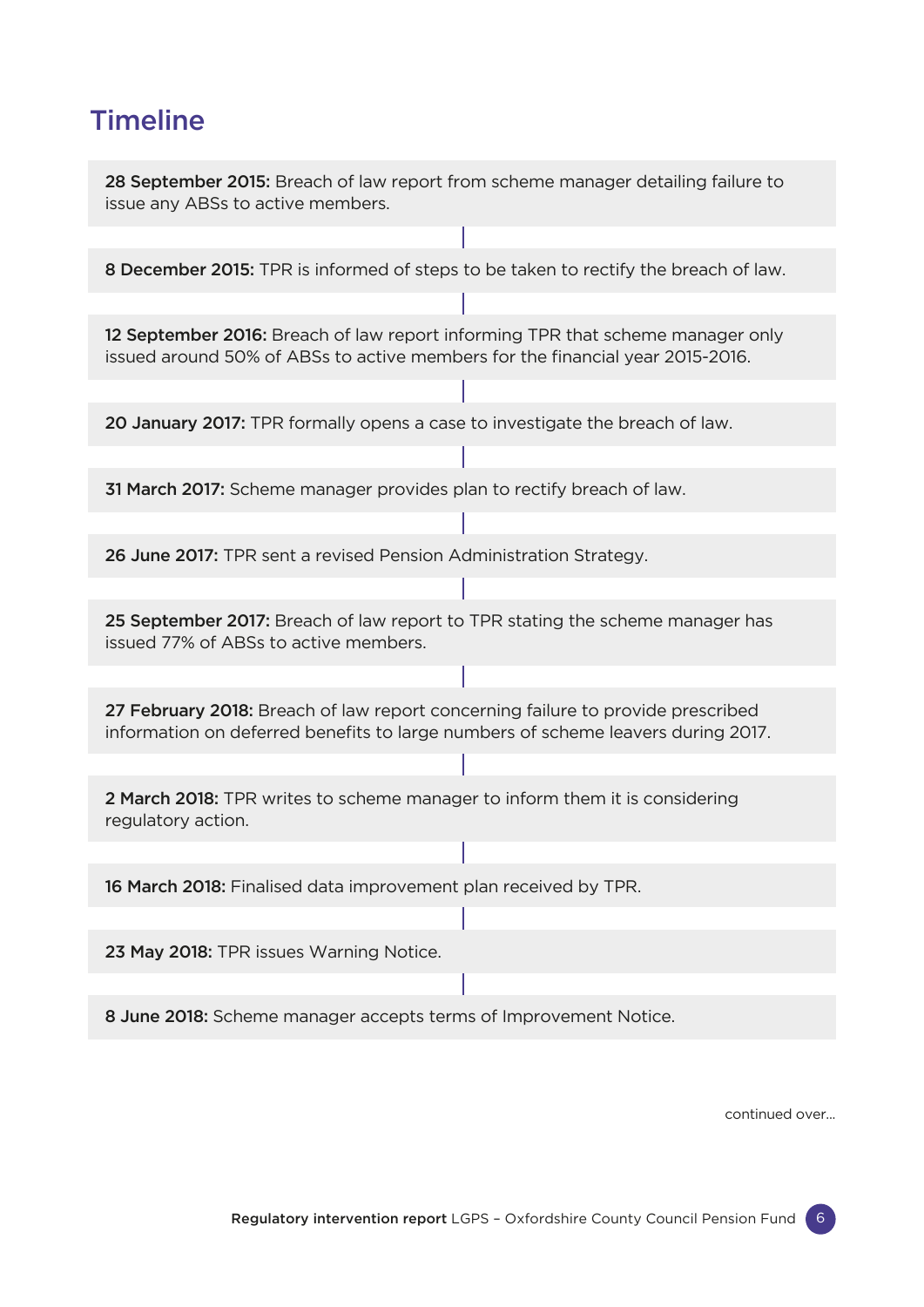#### Timeline continued...

26 June 2018: TPR issues Determination Notice.

1 August 2018: TPR issues Improvement Notice with two deadlines:

- 31 August 2018: deadline for the fund to complete its improvements to its record keeping data standards to its proposed levels, and also to comply with the deadline to issue overdue ABSs to members for financial year 2017-2018, and to provide an updated project plan.
- 30 September 2018: deadline for the scheme manager to provide TPR with its comprehensive plan to prevent future, connected, breaches of pensions legislation giving rise to the Improvement Notice continuing or being repeated in future.